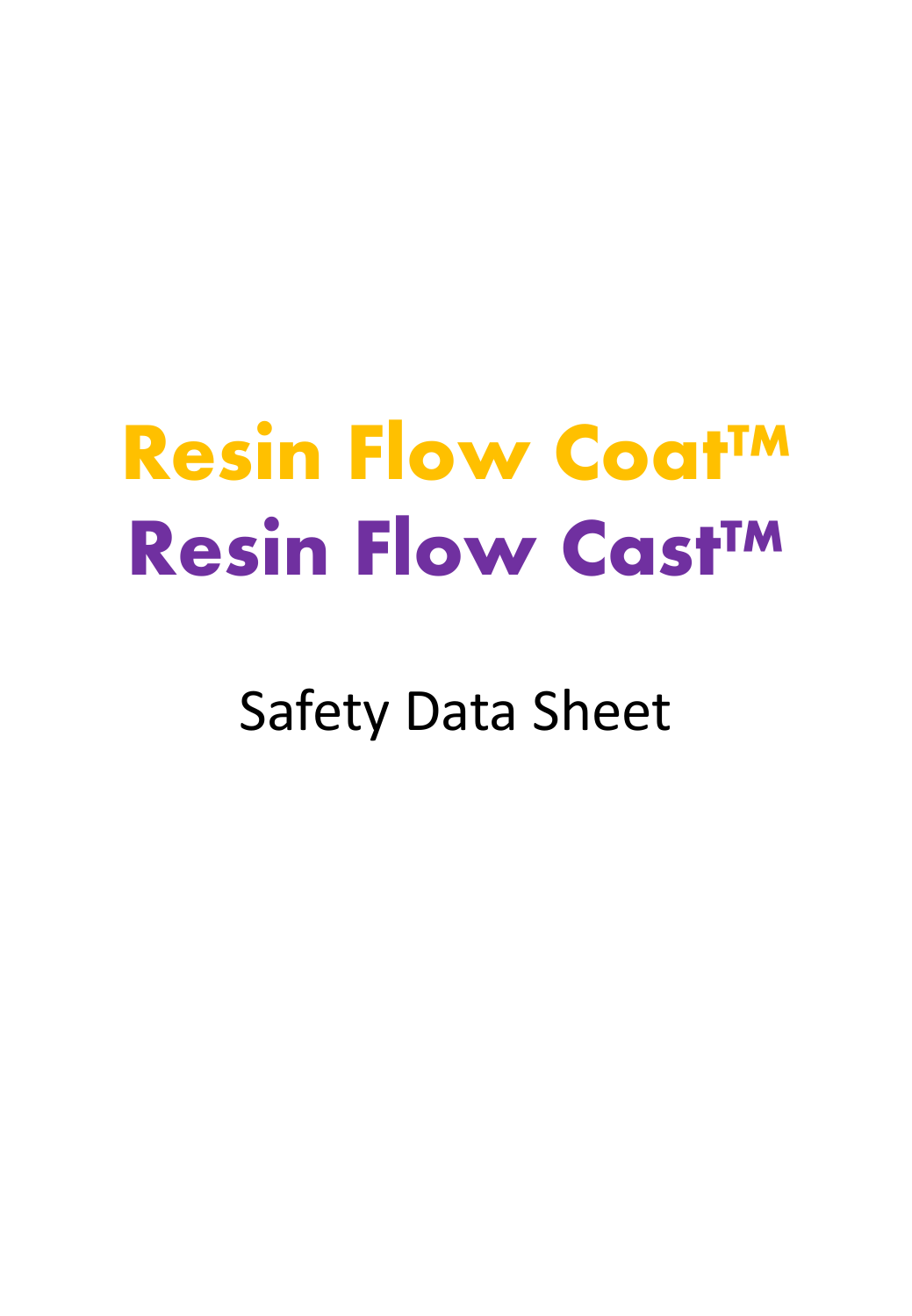# **1. IDENTIFICATION**

| <b>Trade Name:</b>             | Resin Flow Coat <sup>™</sup><br><b>Resin Flow Cast™</b>                      |
|--------------------------------|------------------------------------------------------------------------------|
| <b>Contact Information:</b>    | 22, New Industrial Road<br>#06-18/19 Primax<br>Singapore 536208              |
| <b>Emergency Contact:</b>      | +65 9020 9872                                                                |
| <b>Contact Email:</b>          | contact@resinousart.com                                                      |
| <b>Product Identification:</b> | Two-part epoxy resin                                                         |
| <b>Recommended Use:</b>        | Decorative and protective epoxy coating for<br>artwork/creative applications |

# **2. HAZARDS IDENTIFICATION**

## **Hazard Classification:**

Skin Corrosion/Irritation – Category 2 Skin Sensitization – Category 1 Eye Irritant/Serious Eye Damage – Category 2A Specific Target Organ Toxicity; Single Exposure; Respiratory Tract Irritant – Category 3 Hazardous to Aquatic Environment, long-term hazard – Category 2

## **Pictograms:**

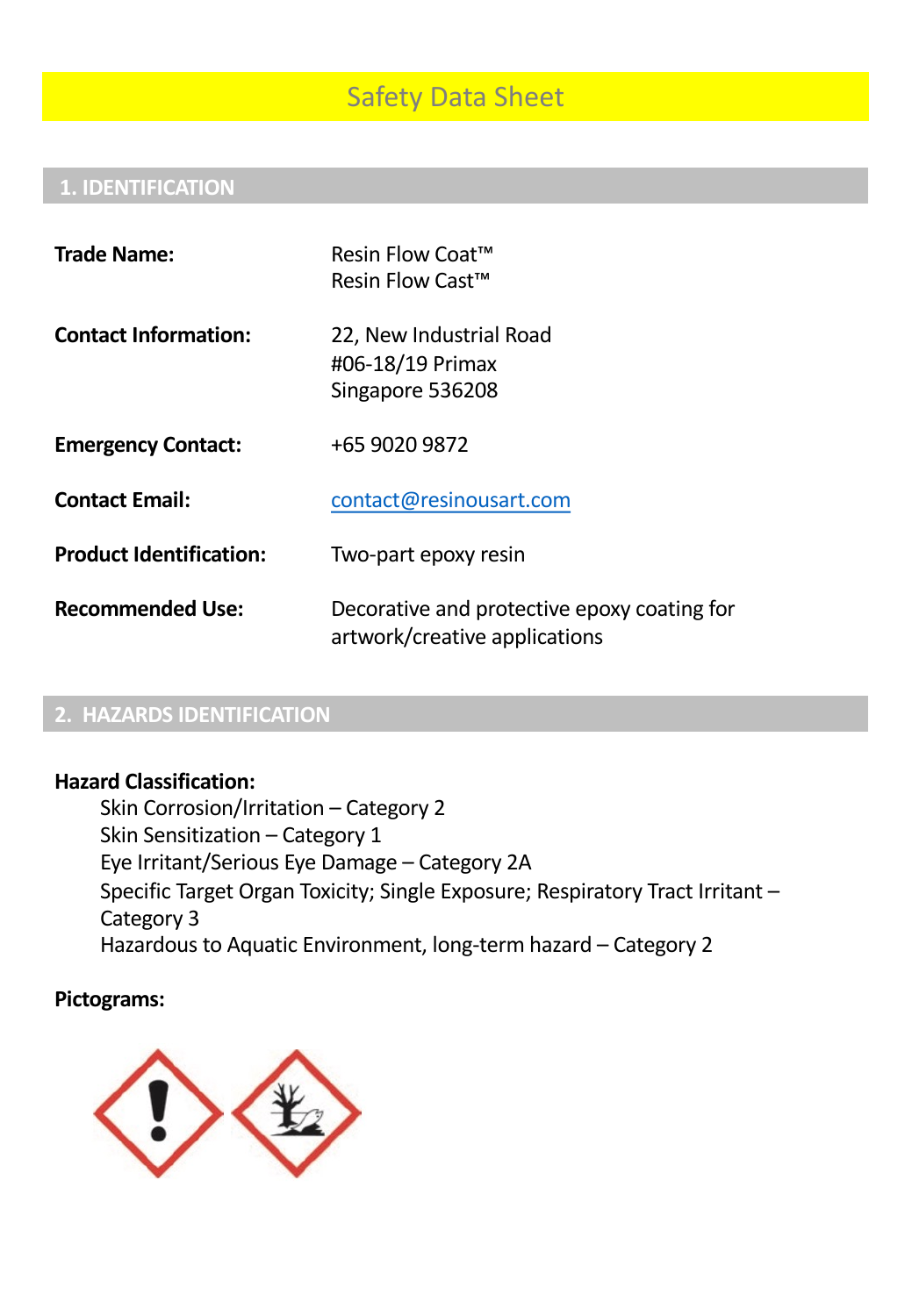#### **Signal Word:**

**WARNING** 

### **Hazard Descriptions:**

- H315: Causes skin irritation
- H317: May cause an allergic skin reaction
- H319: Causes serious eye irritation
- H335: May cause respiratory irritation
- H411: Toxic to aquatic life with long lasting effects

#### **Precautionary Descriptions:**

P261: void breathing dust/fume/gas/mist/vapours/spray.

P264: Wash...thoroughly after handling

P271: Use only outdoors or in a well-ventilated area

P272: Contaminated work clothing should not be allowed out of the workplace.

- P273: Avoid release to the environment.
- P280: Wear protective gloves/protective clothing/eye and face protection
- P285: In case of inadequate ventilation wear respiratory protection.
- P333+P313: If skin irritation or rash occurs: Get medical advice/attention.
- P337+P313: If eye irritation persists: Get medical advice/attention.
- P501: Dispose of contents/container in accordance with local/regional/national/international regulations

### **3. COMPOSITION/INFORMATION ON INGREDIENTS**

#### **Chemical Identity:**

Epoxy Resin [CAS# 25068-38-6, EC# 500-033-5] – 90% Trade Secret – 10%

Hardener [CAS# 6336-25-4, EC# 613-204-50] – 85% Trade Secret – 15%

#### **Trade Secret:**

Please note – The exact concentration of each chemical contained in the product has been withheld to ensure the formula remains a trade secret.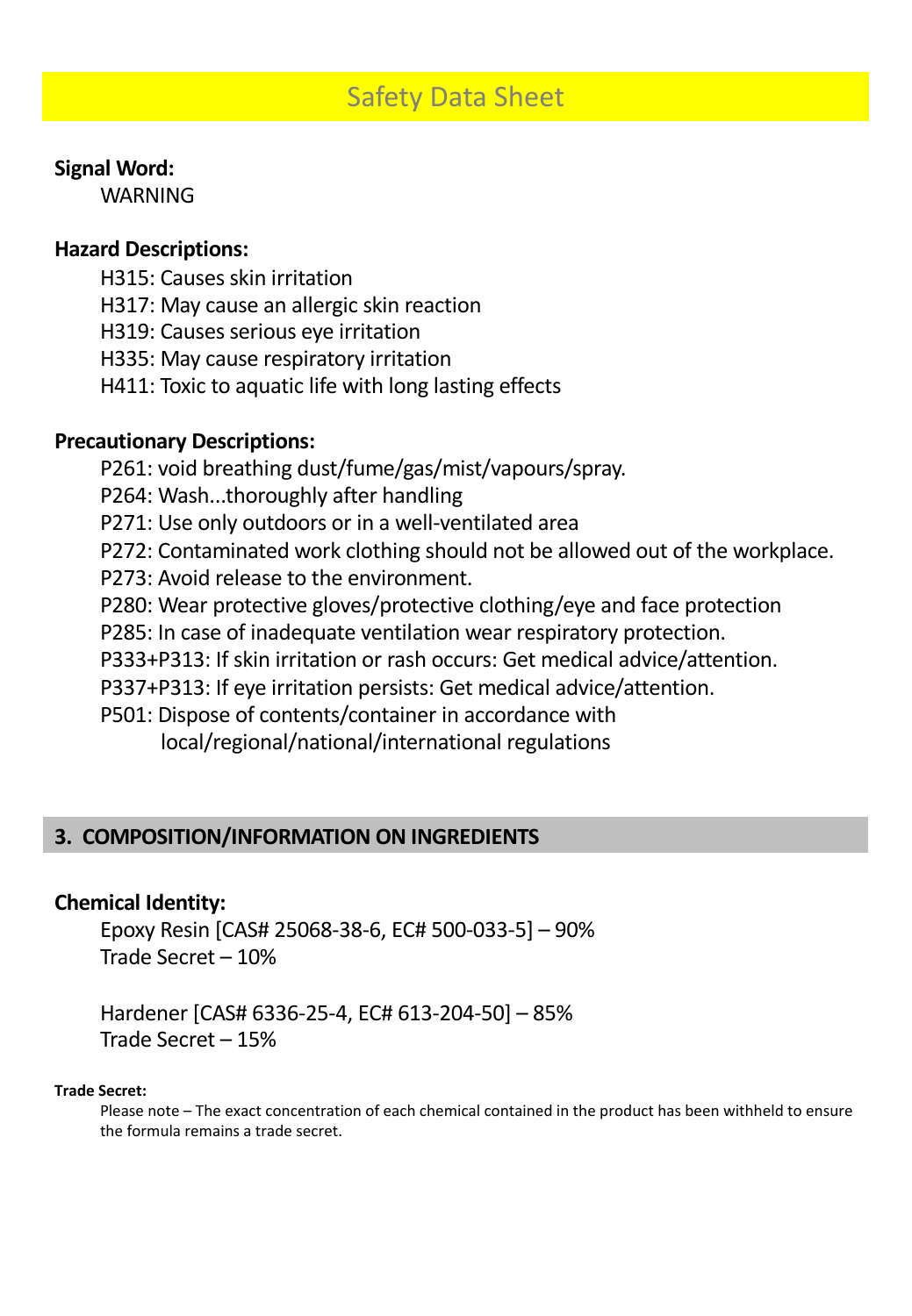# **4. FIRST AID MEASURES**

First aid measures are listed in the event when the product is not used as intended. Following the usage instructions provided will ensure first aid measures are not likely needed.

| Eyes:       | Rinse eyes in running water for 15 mins. Consult a doctor.                                                                                                                                            |
|-------------|-------------------------------------------------------------------------------------------------------------------------------------------------------------------------------------------------------|
| Skin:       | Wash well with soap and water.                                                                                                                                                                        |
| Inhalation: | Move into fresh air.                                                                                                                                                                                  |
| Ingestion:  | If ingested, rinse the mouth with running water. Do not<br>induce vomiting. Never give anything through the mouth to<br>an unconscious person. Call a doctor or Poison Control Centre<br>immediately. |

# **5. FIRE FIGHTING MEASURES**

#### **Special hazards arising from the substance or mixture:**

Not considered to be a fire hazard. Not easily ignited by fire.

#### **Extinguishing media:**

Dry powder, chemical foam, carbon dioxide, water mist

#### **Advice for firefighters:**

As in any fire, wear self-contained breathing apparatus (MSHA/NIOSH approved or equivalent) and full protective gear.

Extinguish fire in a safe distance with enough protection.

Prevent fire extinguishing water from contaminating surface water or the ground water system.

#### **Hazardous Combustion Products:**

No data available.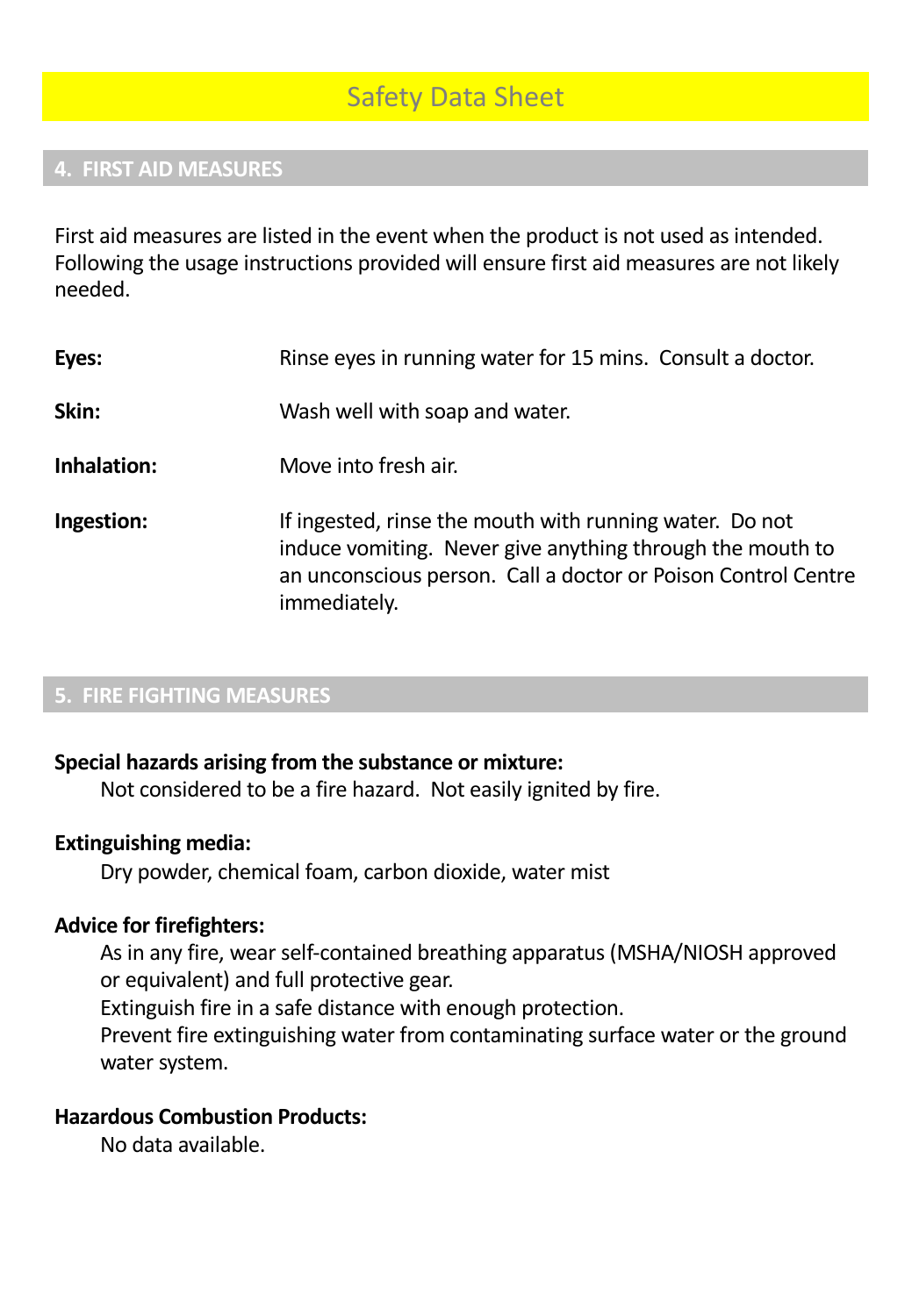## **6. ACCIDENTAL RELEASE MEASURES**

#### **Personal precautions, protective equipment and emergency procedures:**

Avoid contact with eyes and skin.

Ensure adequate ventilation. Clear all fire sources.

Evacuate personnel to safe areas. Keep people away from upwind of spill/leak. Wear appropriate protective measures (See Section 8).

#### **Environmental precautions:**

Do not empty into drains. If the product contaminates lakes, rivers or sewages, inform appropriate authorities in accordance with local regulations.

### **Cleaning Method:**

Remove using liquid absorbing material (eg. Kieselguhr, sand, etc). Adhered or collected material should be promptly disposed of. Disposal of discarded waste/pollutants, refer to Section 13.

## **7. SAFE HANDLING AND STORAGE**

### **Handling:**

Keep away from fire and heat.

Avoid sun exposure.

Keep indoor ventilation or local exhaust device.

Handle with care to prevent damage to packaging and containers.

Equip with corresponding varieties and quantities of firefighting equipment and leakage emergency treatment equipment.

### **Storage:**

Keep away from fire and heat.

Store in well-ventilated place. Keep cool.

Store in compatible containers.

Keep storage containers sealed.

Storage area should be equipped with leakage emergency treatment equipment

and suitable containment materials.

Do not store with incompatible materials (See Section 10).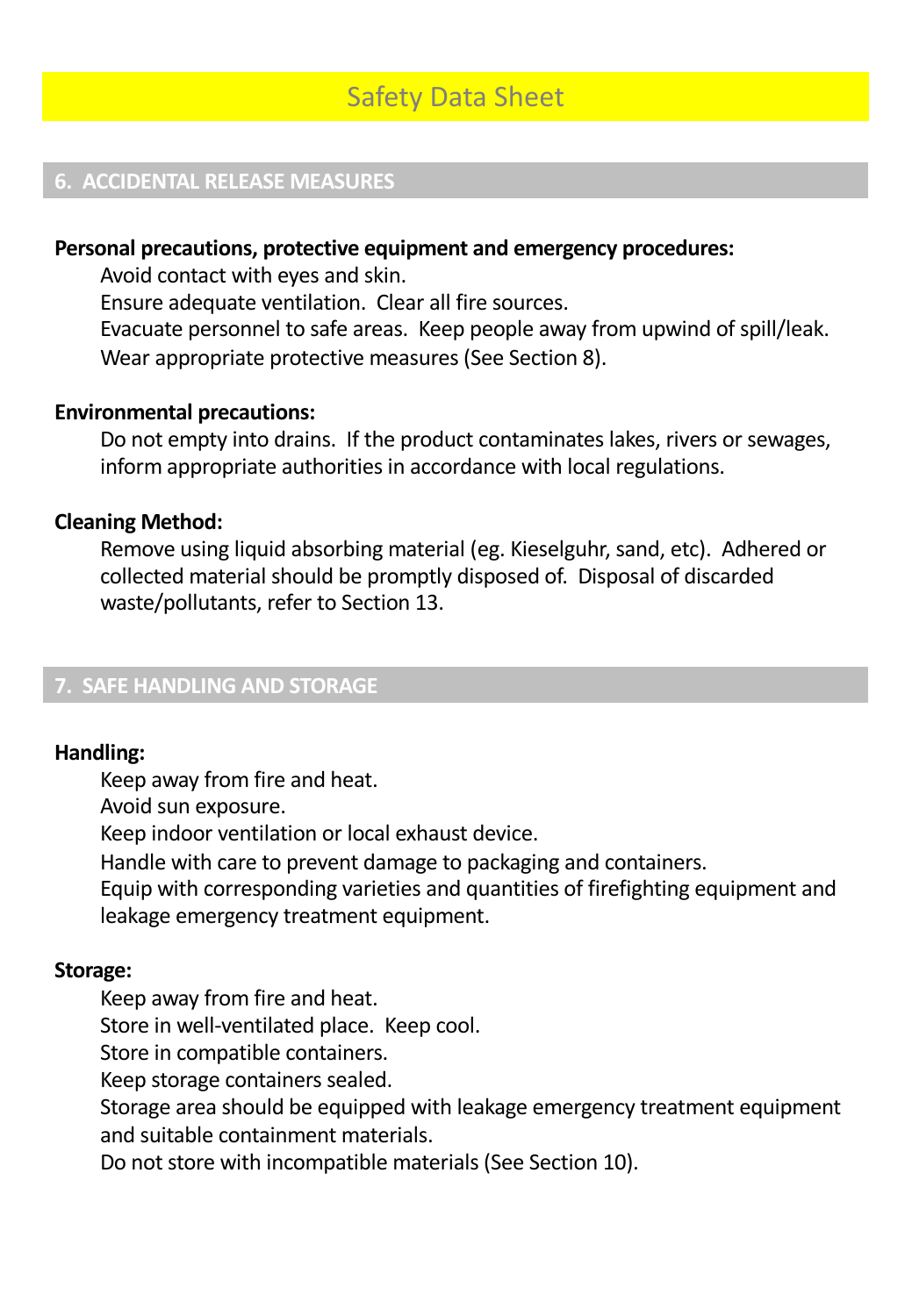## **8. EXPOSURE CONTROLS / PERSONAL PROTECTION**

#### **Occupational Exposure Limit:**

No information found.

### **Engineering Controls:**

Provide adequate ventilation. Where reasonably practicable, this should be achieved with the use of local exhaust ventilation and good general extraction. If these are not sufficient to maintain the concentration of particulates and solvent vapour below OEL, suitable respiratory protection must be worn. Ensure that eyewash stations and safety showers are proximal to the workstation.

### **Respiratory Protection:**

Wear organic chemical cartridge respirator.

If exposure limits are exceeded or if irritation or other symptoms arises, use a fullfaced respirator with multipurpose combination (US) or Type AXBEK (EN14387) respirator cartridges.

#### **Eyes Protection:**

Wear protective goggles in working time (Comply with European Union EN166 or The US NIOSH standard). If contact with eyes, flush with plenty of water. If discomfort continues, please seek medical help.

#### **Hands Protection:**

Wear protective gloves (such as butyl rubber/nitrile)

#### **Sanitary Measures:**

Do not smoke, eat and drink in the workspace. Wash hands after handling.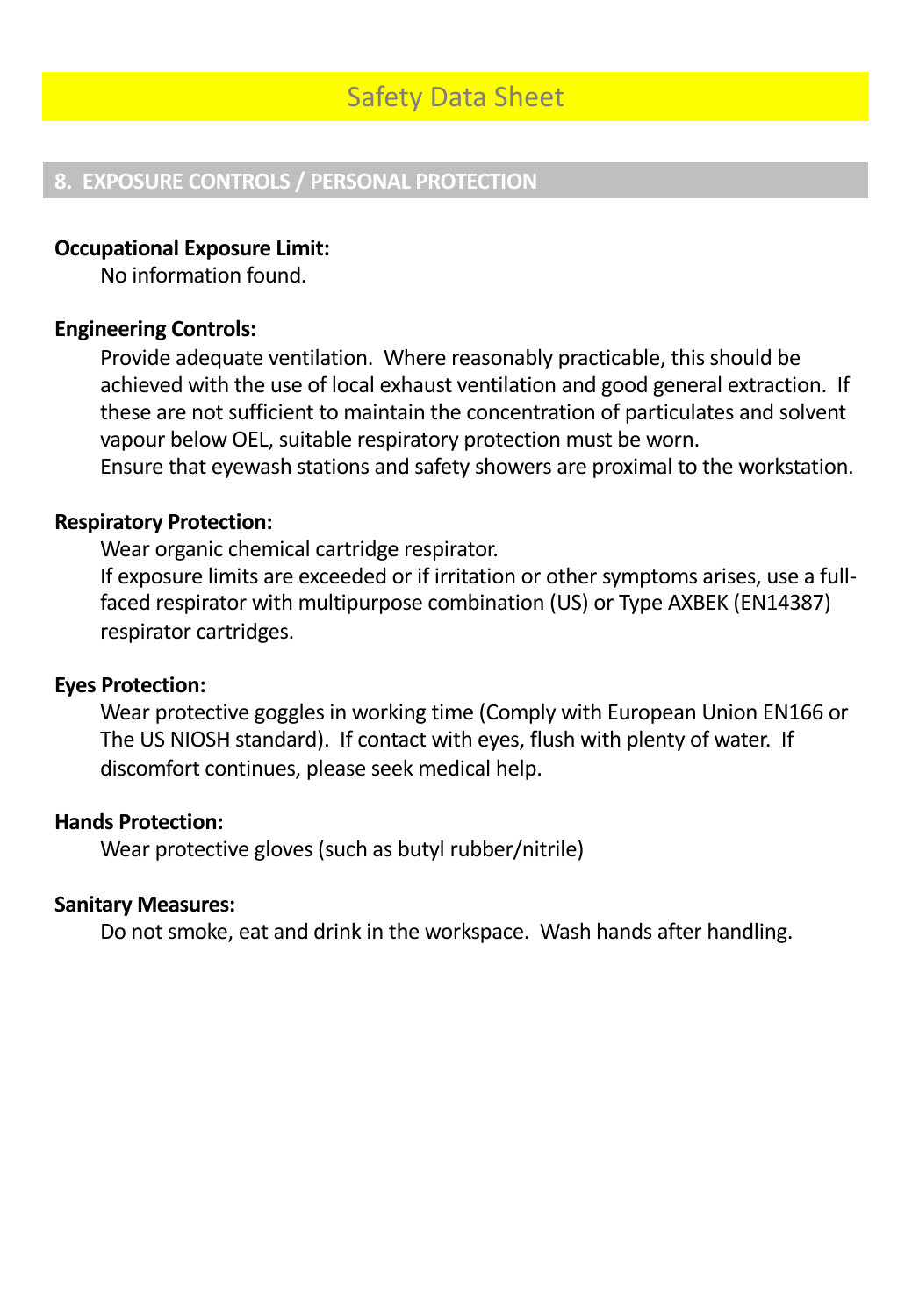# **9. PHYSICAL AND CHEMICAL PROPERTIES**

|                           | Part A (RESIN)     | Part B (HARDENER) |
|---------------------------|--------------------|-------------------|
| Appearance                | Colourless         |                   |
| <b>Odour</b>              | No odour           |                   |
| <b>Flammability</b>       | Non-flammable      |                   |
| Flash point (covered cup) | $>264 - 268$ °C    |                   |
| <b>Boiling point</b>      | $>230^{\circ}$ C   |                   |
| <b>Freezing point</b>     | $<$ -18°C          |                   |
| Density $(g/cm3)$         | 1.14               | 0.95              |
| Viscosity (mPa/s)         | $1000 - 2000$      | 20-100            |
| <b>Solubility</b>         | Insoluble in water |                   |

# **10. STABILITY AND REACTIVITY**

## **Stability:**

Stable under recommended storage and handling conditions (See Section 7).

## **Materials for avoiding:**

Strong oxide, acid and alkali.

# **Contact conditions for avoiding:**

High temperature.

# **Hazardous decomposition products:**

No data available.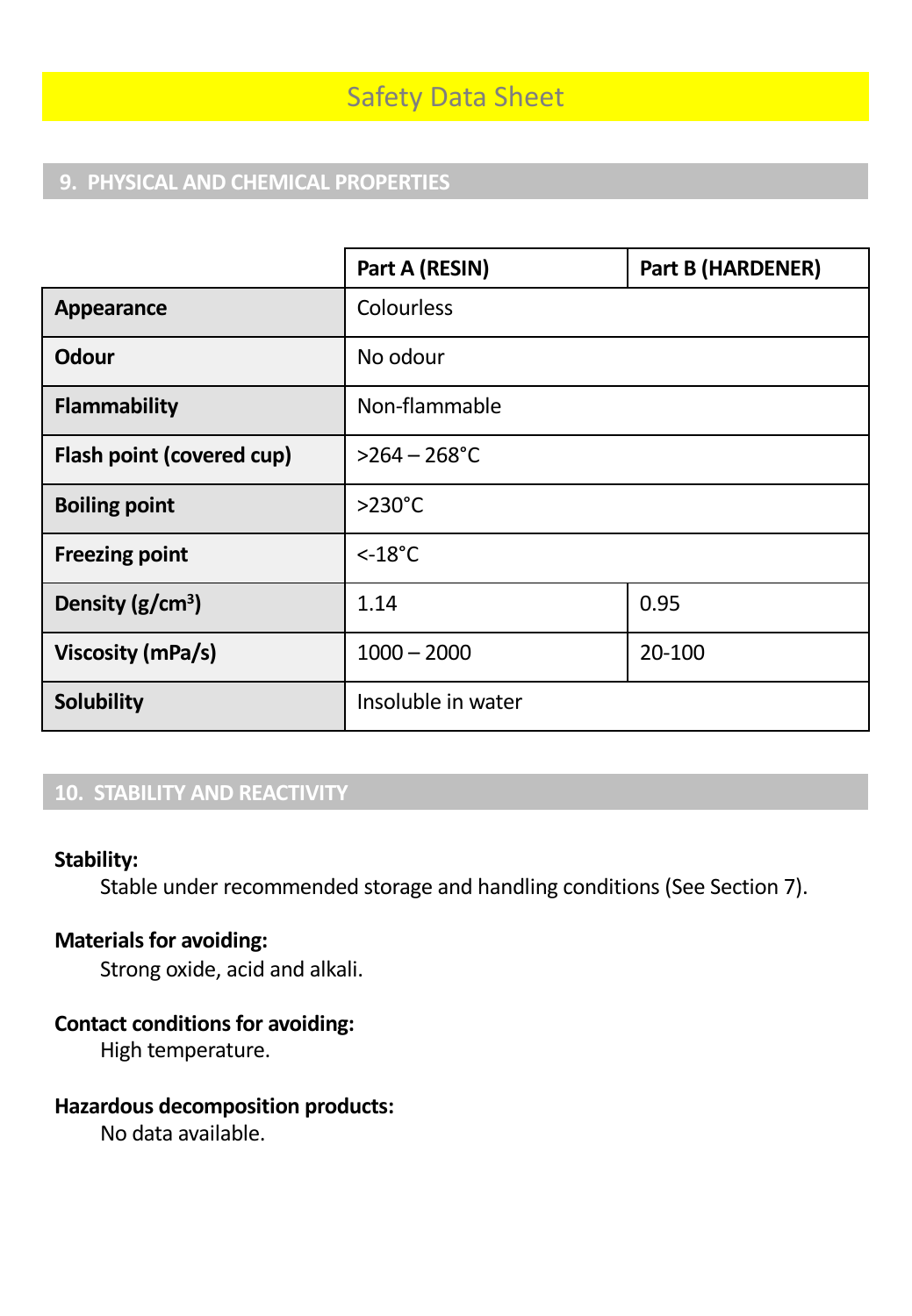# **11. TOXICOLOGICAL INFORMATION**

| <b>Acute toxicity:</b>                       | No information found.                                                     |
|----------------------------------------------|---------------------------------------------------------------------------|
| <b>Skin corrosion/irritation:</b>            | Causes skin irritation.                                                   |
| Serious eye damage/irritation:               | Causes serious eye irritation.                                            |
| <b>Respiratory or skin</b><br>sensitization: | May cause an allergic skin reaction.<br>May cause respiratory irritation. |
| <b>Germ cell mutagenicity:</b>               | No information found.                                                     |
| Carcinogenicity:                             | No information found.                                                     |
| <b>Reproductive toxicity:</b>                | No information found.                                                     |
| <b>STOT-single exposure:</b>                 | No information found.                                                     |
| <b>STOT-repeated exposure:</b>               | No information found.                                                     |
| <b>Aspiration hazard:</b>                    | No information found.                                                     |

# **12. ECOLOGICAL INFORMATION**

| <b>Ecotoxicity:</b>               | According to the environmental protection laws,<br>this product must not be poured into sewers or<br>drainage ditches and cannot be discarded in places<br>which will affect soil and underground water. |
|-----------------------------------|----------------------------------------------------------------------------------------------------------------------------------------------------------------------------------------------------------|
| Persistence and degradability:    | No data available.                                                                                                                                                                                       |
| <b>Bioaccumulative potential:</b> | No data available.                                                                                                                                                                                       |
| <b>Mobility in soil:</b>          | No data available.                                                                                                                                                                                       |
| <b>Other adverse effects:</b>     | No data available.                                                                                                                                                                                       |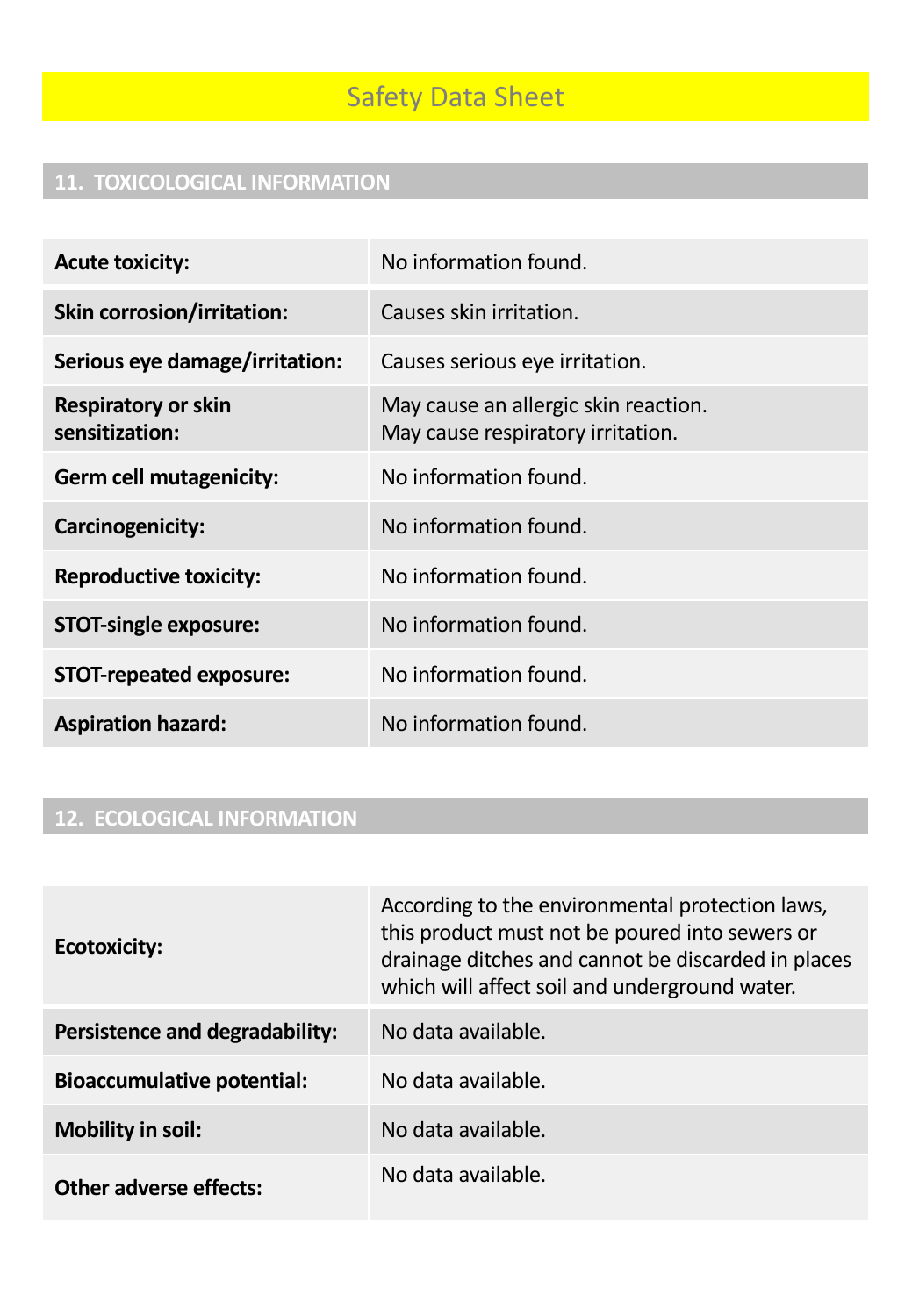## **13. DISPOSAL CONSIDERATIONS**

#### **Handling method for waste:**

Dispose of in accordance with the local regulations. Contact specific waste disposal company or companies recommended by local laws.

#### **Handling method for uncleaned packaging:**

Dispose of in accordance with the local regulations

**14. TRANSPORT INFORMATION**

| IMDG, ICAO/IATA, ADR/RID:                       | Non-hazardous for transport                   |
|-------------------------------------------------|-----------------------------------------------|
| Hazard class under IMDG,<br>ICAO/IATA, ADR/RID: | Non-hazardous for transport                   |
| <b>Packaging Group:</b>                         | 55                                            |
| UN:                                             | 390730                                        |
| Label:                                          | Non-hazardous for transport                   |
| <b>Notes:</b>                                   | Not regulated under DOT, ADR, AND, IMDG, IATA |

## **15. REGULATORY INFORMATION**

This Safety Data Sheet (SDS) has been prepared in compliance with EU CLP Regulation (EC) No 1271/2008. This product is not considered to be a hazardous chemical under that standard. Hazardous Chemicals Catalogue – No list International maritime dangerous goods code – No list EU CLP Regulation (EC) No. 1272/2008 In accordance with all local laws.